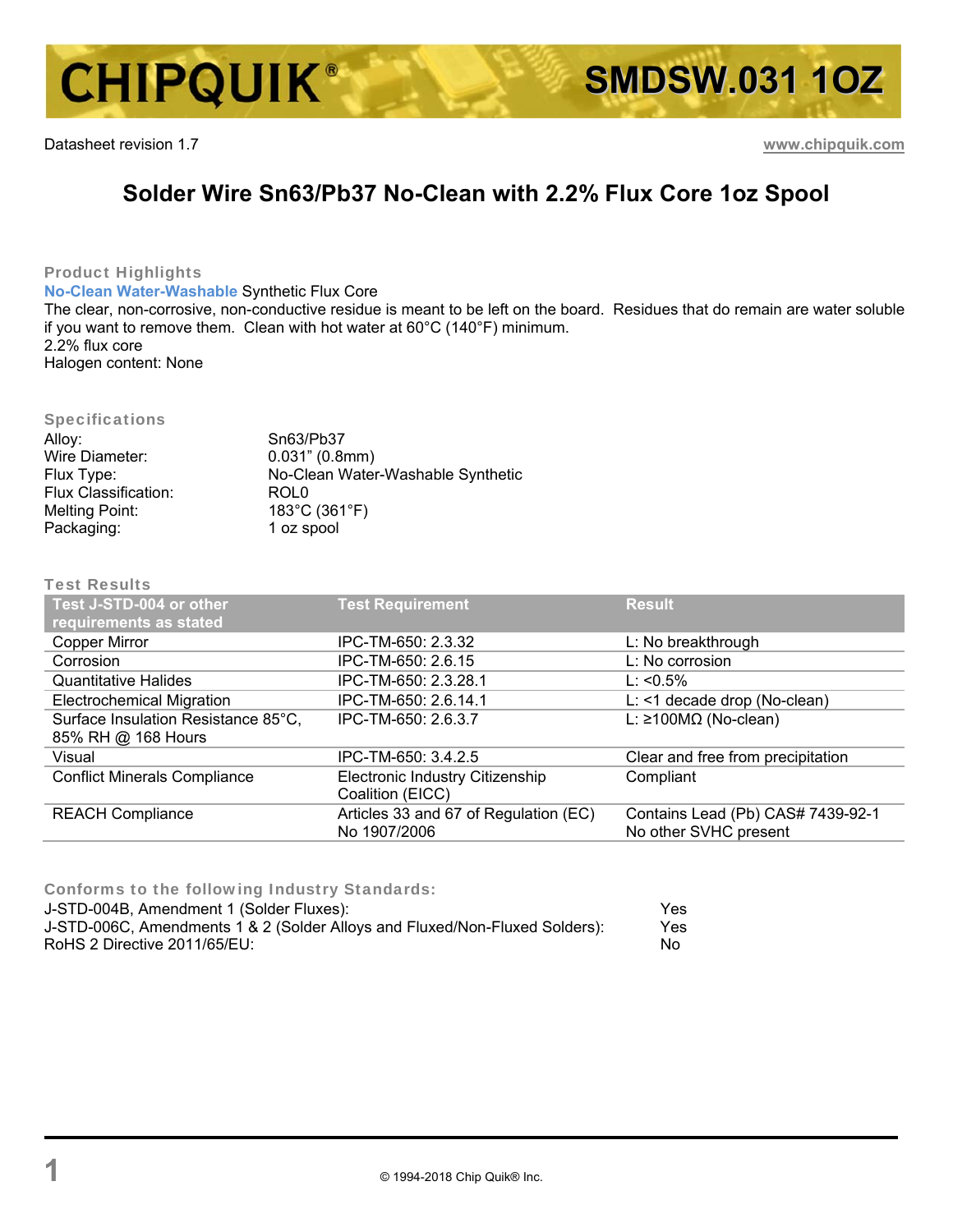ChipQuik® Solder Wire Orderable Part Numbers:

| <b>Flux Core</b>                       | <b>Alloy</b>  | <b>Melting Point</b>  | <b>Diameter</b>  | <b>Size</b>     | <b>Orderable Part Number</b> |
|----------------------------------------|---------------|-----------------------|------------------|-----------------|------------------------------|
|                                        |               | 183°C (361°F)         | .015" (0.38mm)   | 100g (3.5oz)    | SMDSW.015 100g               |
|                                        |               |                       |                  | 0.4 oz          | SMDSW.020.4OZ                |
|                                        |               |                       |                  | 1 oz            | SMDSW.020 1OZ                |
|                                        | Sn63/Pb37     |                       | $.020$ " (0.5mm) | 2 oz            | SMDSW.020 2OZ                |
|                                        |               |                       |                  | 4 oz            | SMDSW.020 4OZ                |
|                                        |               |                       |                  | $1/2$ lb        | SMDSW.020 8OZ                |
|                                        |               |                       |                  | 1 <sub>lb</sub> | <b>SMDSW.020 1LB</b>         |
|                                        |               |                       |                  | $0.7$ oz        | SMDSW.031.7OZ                |
|                                        |               |                       |                  | 1 oz            | SMDSW.031 1OZ                |
|                                        |               |                       | $.031$ " (0.8mm) | 2 oz            | SMDSW.031 2OZ                |
|                                        |               |                       |                  | 4 oz            | SMDSW.031 4OZ                |
|                                        |               |                       |                  | $1/2$ lb        | SMDSW.031 8OZ                |
|                                        |               |                       |                  | 1 <sub>lb</sub> | <b>SMDSW.031 1LB</b>         |
|                                        |               |                       | .015" (0.38mm)   | 100g (3.5oz)    | SMD2SW.015 100g              |
|                                        |               |                       |                  | 0.4 oz          | SMD2SW.020.4OZ               |
|                                        |               |                       |                  | 1 oz            | SMD2SW.020 1OZ               |
| No-Clean Water-                        |               |                       | $.020$ " (0.5mm) | 2 oz            | SMD2SW.020 2OZ               |
| Washable Synthetic                     |               |                       |                  | 4 oz            | SMD2SW.020 4OZ               |
| Flux Core 2.2%                         |               |                       |                  | $1/2$ lb        | SMD2SW.020 8OZ               |
|                                        | Sn60/Pb40     | 183-188°C (361-370°F) |                  | 1 <sub>lb</sub> | <b>SMD2SW.020 1LB</b>        |
| (Except .006" and                      |               |                       |                  | $0.7$ oz        | SMD2SW.031.7OZ               |
| .008" diameter wire<br>which are 1.2%) |               |                       | .031" (0.8mm)    | 1 oz            | SMD2SW.031 1OZ               |
|                                        |               |                       |                  | 2 oz            | SMD2SW.031 2OZ               |
|                                        |               |                       |                  | 4 oz            | SMD2SW.031 4OZ               |
|                                        |               |                       |                  | $1/2$ lb        | SMD2SW.031 8OZ               |
|                                        |               |                       |                  | 1 <sub>lb</sub> | <b>SMD2SW.031 1LB</b>        |
|                                        | Sn62/Pb36/Ag2 | 179°C (354°F)         | .015" (0.38mm)   | 100g (3.5oz)    | SMD3SW.015 100g              |
|                                        |               |                       | $.020$ " (0.5mm) | $0.4$ oz        | SMD3SW.020.4OZ               |
|                                        |               |                       |                  | 1 oz            | SMD3SW.020 1OZ               |
|                                        |               |                       |                  | 2 oz            | SMD3SW.020 2OZ               |
|                                        |               |                       |                  | 4 oz            | SMD3SW.020 4OZ               |
|                                        |               |                       |                  | $1/2$ lb        | SMD3SW.020 8OZ               |
|                                        |               |                       |                  | 1 <sub>lb</sub> | <b>SMD3SW.020 1LB</b>        |
|                                        |               |                       | $.031$ " (0.8mm) | $0.7$ oz        | SMD3SW.031.7OZ               |
|                                        |               |                       |                  | 1 oz            | SMD3SW.031 1OZ               |
|                                        |               |                       |                  | 2 oz            | SMD3SW.031 2OZ               |
|                                        |               |                       |                  | 4 oz            | SMD3SW.031 4OZ               |
|                                        |               |                       |                  | $1/2$ lb        | SMD3SW.031 8OZ               |
|                                        |               |                       |                  | 1 <sub>lb</sub> | <b>SMD3SW.031 1LB</b>        |

Continued on next page